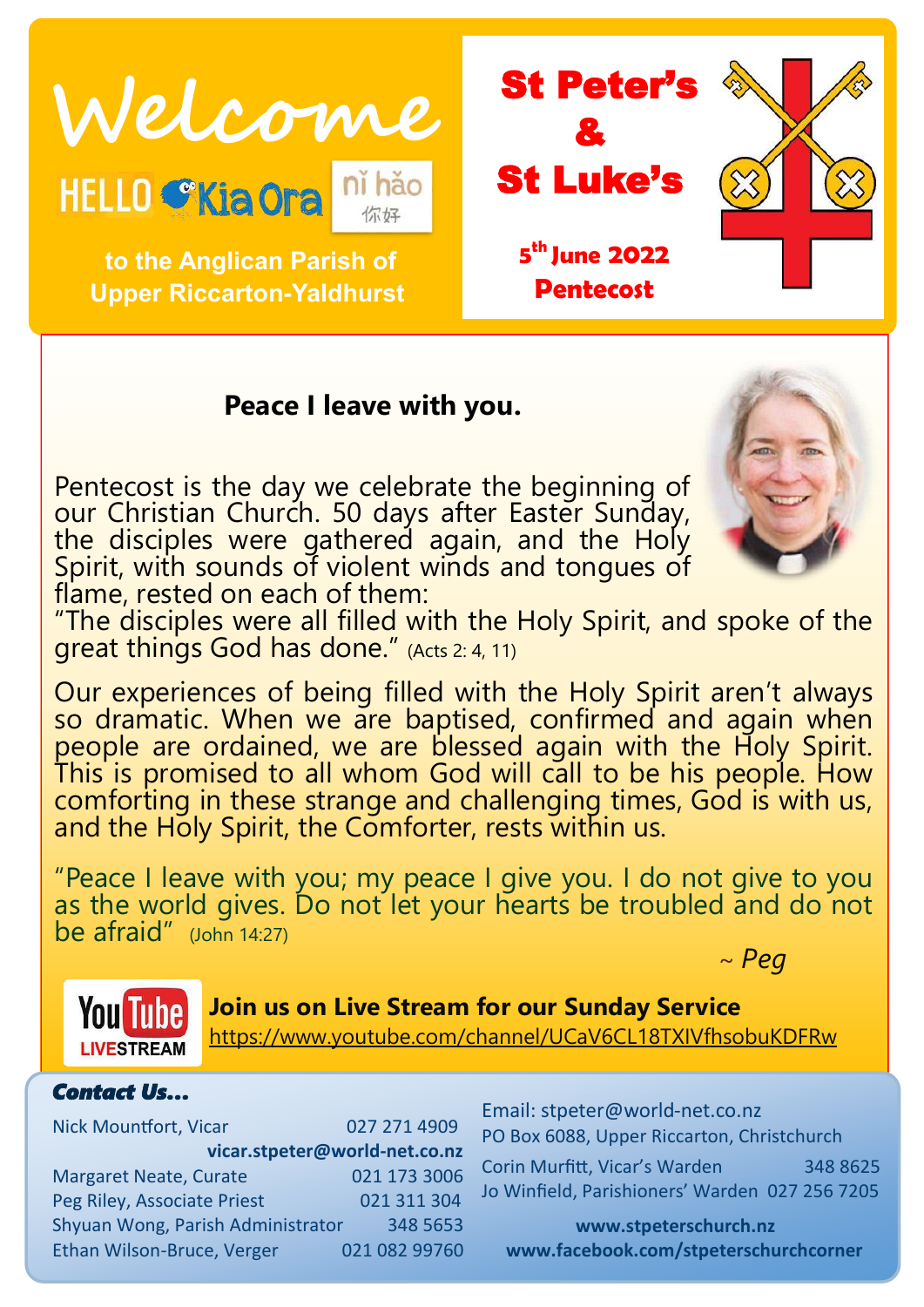# **News in the Parish**

#### **Growing Faith**

The Growing Faith group will resume in June. Because of winter darkness we will meet at 4 pm on June 12. This series of Sunday studies will be on Reading the Bible, covering what it is and why we read it, how to read it and some Bible Studies.

Open to all, the group is aimed at those who are relatively new to our Anglican faith and those who feel they are a little stuck in their faith. However, those with a strong faith who would like a fresh look at things or who would like to act as mentors are very welcome.

Please email Margaret if you have questions at:

curate.stpeter@worldnet.co.nz

~ *Margaret*

#### **Name tags**

The new name tag board is now in the porch: with thanks to Bruce Williams. There is a clipboard on the table in the church porch to fill in if you are new to the parish, or if you can't see yours there.

#### **Thanksgiving service at both St Luke's and St Peter's**

We are having a service of gratitude to thank those that are helping us through COVID, on June 19th, 8 and 9:30am. This is an opportunity to invite someone who has helped you. I'll be inviting my doctor. The list of people is huge. Supermarket workers, neighbours, rubbish collectors, medical professionals, teachers, etc. ~ *Nick*

# **Gateway Deadline**

We are looking forward to your contributions, and remind you the last date for submissions for the Winter 2022 Gateway is Monday 20<sup>th</sup> June. ~*Graeme and Heather*

# **No Morning Tea today**

There will be no morning tea at either of the St Peter's services today. Hopefully back to normal next week.  *~ Jo*

# **Garage Sale 18 June 2022**

There are forms on the desk at the rear of church for you to offer any kind of help you can for the garage sale (9am-12noon).

Thursday morning at 9am we need help, in particular from men to get out the trestles and tables and put them up, please.

 $Q_{\eta_{\rm h}}$ the Thursday and Friday (16<sup>th</sup> &  $(17<sup>th</sup>)$  we need help to set up and then to price the goods.

Then on Saturday 18th we do need helpers to assist with manning stalls and selling. A plate for morning tea would be appreciated. The Sale will happen rain or shine.

Please put your name on the lists if you can help.

Goods for sale, in good condition, are accepted up to 11 June. Thank you. Jo Winfield 027 256 7205.

~ *Jo*

# **Parish Office Administrator**

We thank you in advance for your<br>patience. The relieving Parish patience. The relieving Parish Administrator will be working until the end of June. The office will be open from 9 - 12 each day. If you need anything outside those hours, please leave a message on the office<br>answerphone or please email: answerphone or stpeter@world-net.co.nz Many thanks. *~ Jo*

# **MISSION TABLE**

The next Mission Table will be on Sunday June 12<sup>th</sup>.

Currently we do not need any<br>preserved goods: jams, pickles, preserved sauces etc, as we are holding a good<br>stock. All baking: biscuits, cakes, stock. All baking: biscuits, cakes,<br>muffins, sweets etc, and fresh muffins, sweets etc, and fresh produce, fruit and vegetables, are always in demand and very

acceptable.<br>Thank vo you everyone for your continuing support.

*~Jill and Noeline*

# **Anglican Life**

The latest edition of this publication features photographs of our St Peter's Anglican Preschool children & families. Copies available in Church foyer.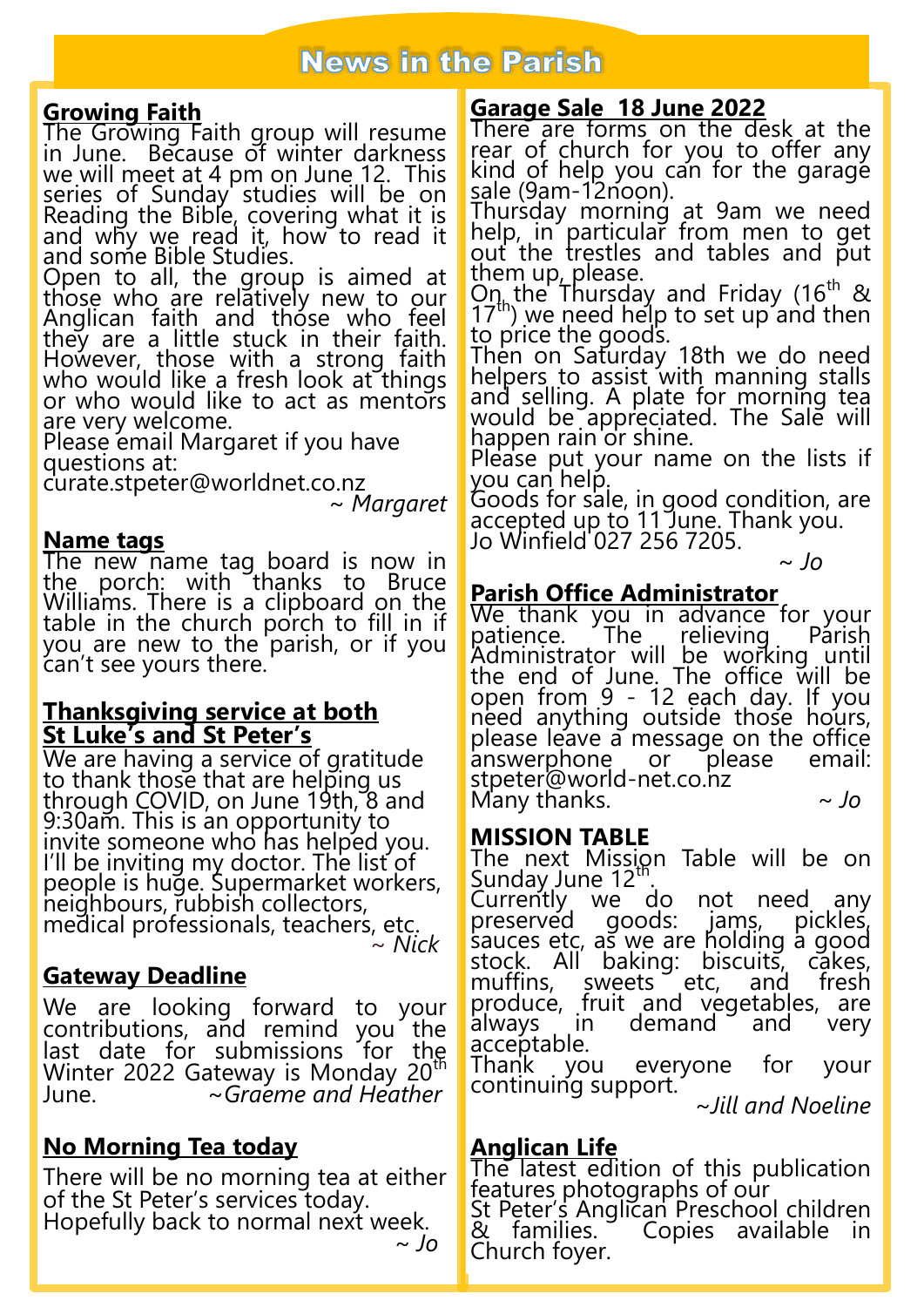



Proudly helping bring children back , Church Cornei

# **This Week's Diary**

Monday 6 June

**Queen's Birthday Holiday** - Office closed

Tuesday 7 June

**Morning Prayer** — 9am, Chapel

**Exercise Class** — 9:30am, Parish Hall

**Parkstone Care Home —** 10.30am

**Oaks Lifestyle Care & Village** — 11am

Wednesday 8 June

**Morning Prayer** — 9am, Chapel **Wed Service** — 10am, Church

Thursday 9 June

**Morning Prayer** — 9am, Chapel **Coffee & Chat** — 10.00am, Parish Hall **Choir** — 7:30pm, Church

Friday 10 June

**Morning Prayer** — 9am, Chapel **A-Team** — 9am, by the hall 9-11am, Garage Sale Shed open **Family Orchestra** — 6pm, Bowden Hall





**ONLINE GIVING** 

**Bank: Bank of New Zealand** Branch: Upper Riccarton, Christchurch Account Details: 02-0874-0021566-00

This week we are acknowledging Samoan Language week at preschool. The children have made their own Samoan flags and have been learning about Samoan culture, such as the clothes Samoan people wear. We are learning a Samoan Counting song and a Samoan karakia kai (Grace).

On Friday this week, we had a royal tea party at preschool to <u>c</u>elebrate the Queen's birthday. The children were served their lunch on china plates and drank out of china cups. Children and staff were invited to dress up for the day to add more glamour and colour to the occasion.

 ~ *Liz Orr stpeterspreschool@mcctrust.nz*

# **Relief Teacher for Preschool**

 $000000000000$ 

Are you a New Zealand registered teacher with either Primary or Early Childhood qualifications and would like some casual work as part of a wonderful Christian team? St Peter's Anglican Preschool has a position available for a qualified on-call relief teacher to work with children in all areas of the preschool.

Do you enjoy working with children and wondered what it would be like to work with children aged 1-5 all day in a wonderful Christian team environment? St Peter's Anglican Preschool also has an on-call relief teacher position available for a non-qualified teacher.

# **Van driver for the Preschool**

Do you enjoy driving around the city, enjoy being with children and have a full clean licence and clean police slate?

If this sounds like you, and you are available every weekday afternoon from 1.45-6.15pm, we have a job. Please contact teacher Liz at St Peter's Anglican Preschool.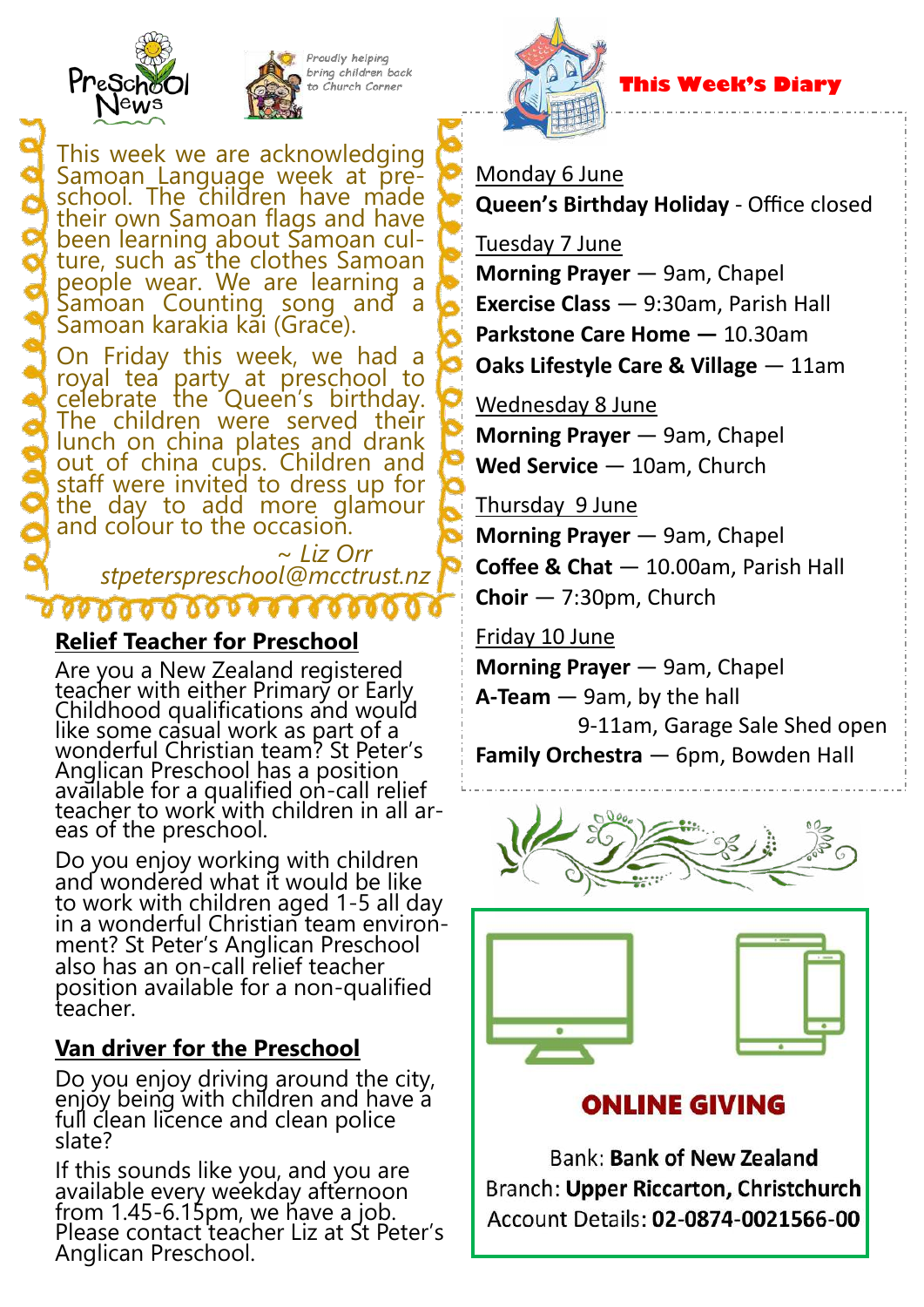# **Worship Details** Prayer Focus

 **St Peter's Church** 8am—Holy Communion 9:30am—Holy Communion **St Luke's Church** 9:30am—Holy Communion

**Readings**: Acts 2.1-21 Psalm 104.24-34, 35b Romans 8.14-17 John 14.8-17

# **Sentence**

I will pour out my Spirit on everyone. Your sons and daughters will proclaim my message. (*cf* Acts 2.17)

# **Collect**

Let us pray to be fired by the Spirit:

Holy unquenchable fire of God, leaping and longing: fill us with your love, set us alight with your justice and fire us with your truth, that we may warm the world once more; in Christ's name we ask it. Amen

# **Versicle and Response for Intercessions**

Living God **let your Spirit live in us now.**

# **Next week's readings**:

 Proverbs 8.1-4, 22-31 Psalm 8 Romans 5.1-5 John 16.12-15



**For our mission partners…**

## Petersgate:

**Loving God, we give thanks for the churches in our area that support Petersgate: Christchurch West Catholic parish; St Christopher's; St Ninian's; Christchurch West Methodist parish; St Barnabas and St Peter's.**

## Preschool:

- **For God's healing hand for those children and adults who are sick.**
	- **For God to continue to bless us with new children at the rate of 2 new enrolments each week.**
- **Thankfulness for the blessing of new children.**

# Youth in our Parish:

- **For the Intermediate group that we are planning to start, we need the Lord's wisdom and direction.**
- **Increasing interest and joy in our children as they learn more about Jesus.**
- For those in need of prayer, **especially Nick, Margaret N, Barbara F, Jim C, Audrey P, Beverley P, Elizabeth C, Alison R, Irene Ch, Helen E, Graeme S, Malcolm G, Ken B, Ian B, Carole B, Ethan, Neville, Daniel, Marie T, Storm B, Anne S, John S, Helen, Marie T, Marcia H, Lesley J, Sheldine, Fiona G,**  Liz I, Maureen D, Irvine K, Shyuan and **any others on our hearts and minds.**
- **We give thanks for the life of Andrew Moore and offer our sympathy and love to his family and friends, asking that he will rest in peace and rise in glory.**

# **ST JOHN THE BAPTIST:**

Interim Priest in Charge: Very Rev'd Lawrence Kimberley (Elizabeth)

# **The Anglican Schools Office**

Executive Director - Vacant

# **The Diocese of Wellington:**

The Rt Rev'd Justin Duckworth (Jenny) The Rt Rev'd Dr Ellie Sanderson (Tim)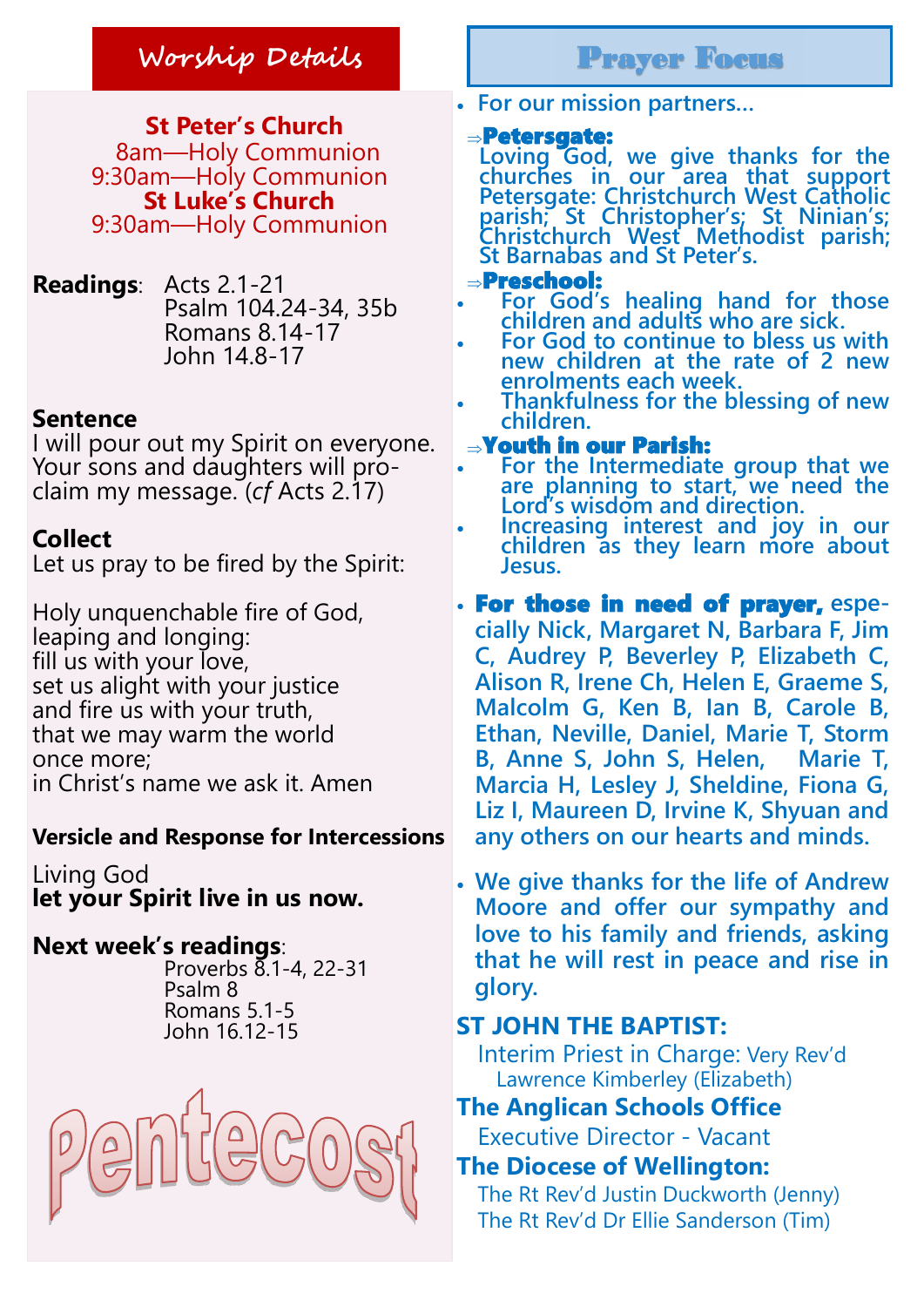# **News in the Parish**

Bespoke, thoughtfully designed handcrafted floral arrangements created with a personalized touch. **FLORAL DESIGNER & STYLIST ~**  LIEN WONG : 021 104 6880 Website: <http://bit.ly/lienfloral>



acomparent

**Family Church is on next Sunday (12 June) at 11:15am.**



# **Surplus Church Pews for Sale**

There is a small number of church pews for sale. These are surplus to our requirements. They are the same as the pews you will see in the church.

They are made of Kauri, and must be at least 100 years old.

One price - \$400.00 per pew. Orders taken on 027 433 1220 Many thanks.

*~ Dennys*

# **Staffing**

We are sad to report that both Nick and Margaret have tested positive and have been isolating this past week with COVID, as has Gin, who has been temporarily staffing our office in Shyuan's absence.

It is unlikely that any of the staff mentioned will be back until Tuesday or Wednesday of this coming week and I know you will keep them all in your prayers.

Peg, who is well and hearty at present, is continuing to fly the flag and is taking both services on Sunday while Brūce Williams is taking St Luke's. The parish office is largely being managed by Peg and Kathy with some volunteers. *~Jo*